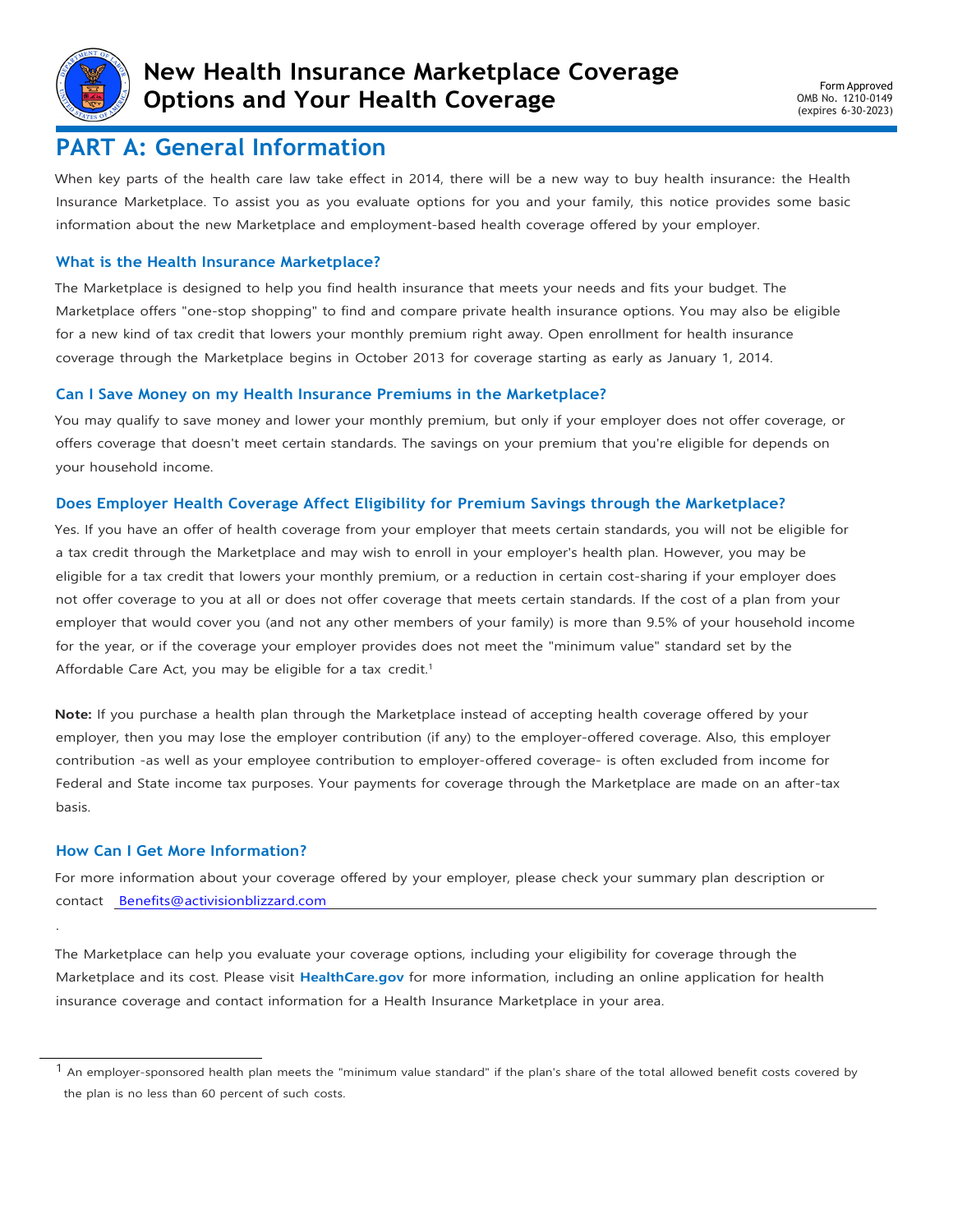# **PART B: Information About Health Coverage Offered by Your Employer**

This section contains information about any health coverage offered by your employer. If you decide to complete an application for coverage in the Marketplace, you will be asked to provide this information. This information is numbered to correspond to the Marketplace application.

| 3. Employer name                                                                                 |                                                      |                       | 4. Employer Identification Number (EIN)  |                      |  |  |
|--------------------------------------------------------------------------------------------------|------------------------------------------------------|-----------------------|------------------------------------------|----------------------|--|--|
| <b>Activision Blizzard</b>                                                                       |                                                      |                       | 94-2606438                               |                      |  |  |
| 5. Employer address<br>3100 Ocean Park Blvd.                                                     |                                                      |                       | 6. Employer phone number<br>310-255-2000 |                      |  |  |
| 7. City<br>Santa Monica                                                                          |                                                      | 8. State<br><b>CA</b> |                                          | 9. ZIP code<br>90405 |  |  |
| 10. Who can we contact about employee health coverage at this job?<br><b>Benefits Department</b> |                                                      |                       |                                          |                      |  |  |
| 11. Phone number (if different from above)                                                       | 12. Email address<br>Benefits@activisionblizzard.com |                       |                                          |                      |  |  |

Here is some basic information about health coverage offered by this employer:

- As your employer, we offer a health plan to:
	-
- All employees. Eligible employees are:

Regular full-time and temporary employees who are regularly scheduled to work more than 30 hours per week.

Some employees. Eligible employees are:

#### • With respect to dependents:

We do offer coverage. Eligible dependents are: Regular full-time: Your lawful spouse; your domestic partner; and any child of yours who is less than 26 years old. Temporary employees: Any child of yours who is less than 26 years old.



- If checked, this coverage meets the minimum value standard, and the cost of this coverage to you is intended to be affordable, based on employee wages.
	- \*\* Even if your employer intends your coverage to be affordable, you may still be eligible for a premium discount through the Marketplace. The Marketplace will use your household income, along with other factors, to determine whether you may be eligible for a premium discount. If, for example, your wages vary from week to week (perhaps you are an hourly employee or you work on a commission basis), if you are newly employed midyear, or if you have other income losses, you may still qualify for a premium discount.

If you decide to shop for coverage in the Marketplace, **[HealthCare.gov](http://www.healthcare.gov/)** will guide you through the process. Here's the employer information you'll enter when you visit **[HealthCare.gov](http://www.healthcare.gov/)** to find out if you can get a tax credit to lower your monthly premiums.